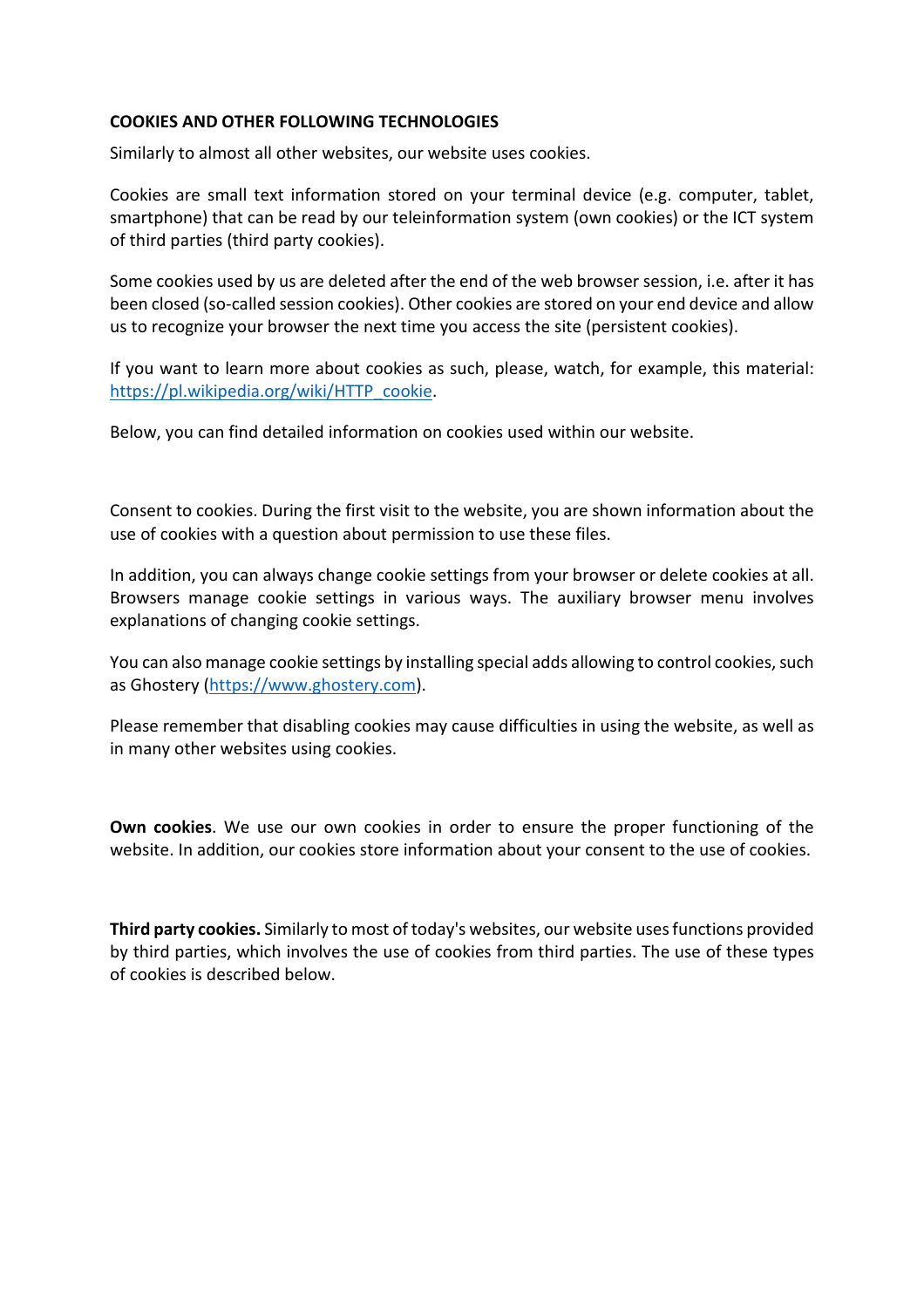**Google Analytics.** We use the Google Analytics tool provided by Google LLC, 1600 Amphitheater Parkway, Mountain View, CA 94043, USA. We implement activities in this area based on our legitimate interest in the production of statistics and their analysis in order to optimize our websites.

Google Analytics automatically collects information about using our site by you. Such collected information is usually transmitted to a Google server in the United States and stored there.

Due to the IP anonymisation activated by us, your IP address is shortened before providing. Only in exceptional cases, the full IP address is provided to a Google server in the United States and shortened there. As a rule, the anonymized IP address provided by your browser as part of Google Analytics is not combined with other Google data.

We strongly emphasise that Google Analytics does not collect any data allowing your identification. Therefore, data collected as part of Google Analytics are not personal data. The information to which we have access under Google Analytics is, in particular:

- information about the operating system and web browser you use,
- sub-websites you view as part of our website,
- time spent on our website and on its sub-websites,
- transitions between individual sub-websites as part of our website,
- the source from which you go to our website.

In addition, we use Google Analytics in the following Advertising Features:

- demographic reports and interests,
- remarketing,
- advertising reporting functions, user-ID.

We do not collect personal data as part of Advertising Features. The information to which we have access is, in particular:

- age range in which you are in,
- your gender,
- your approximate location limited to the city,
- your interests determined on the basis of on-line activity.

In order to use Google Analytics, we implemented a special Google Analytics tracking code in the code of our website. The code uses tracking cookies LLC on Google Analytics. You can also block the Google Analytics tracking code at any time by installing the browser plug-in provided by Google[: https://tools.google.com/dlpage/gaoptout.](https://tools.google.com/dlpage/gaoptout)

The ISO 27001 independent security standard has certified the Google Analytics and Google Analytics 360 services. ISO 27001 is one of the most recognized standards in the world and certifies compliance with the relevant requirements by systems that support Google Analytics and Google Analytics 360.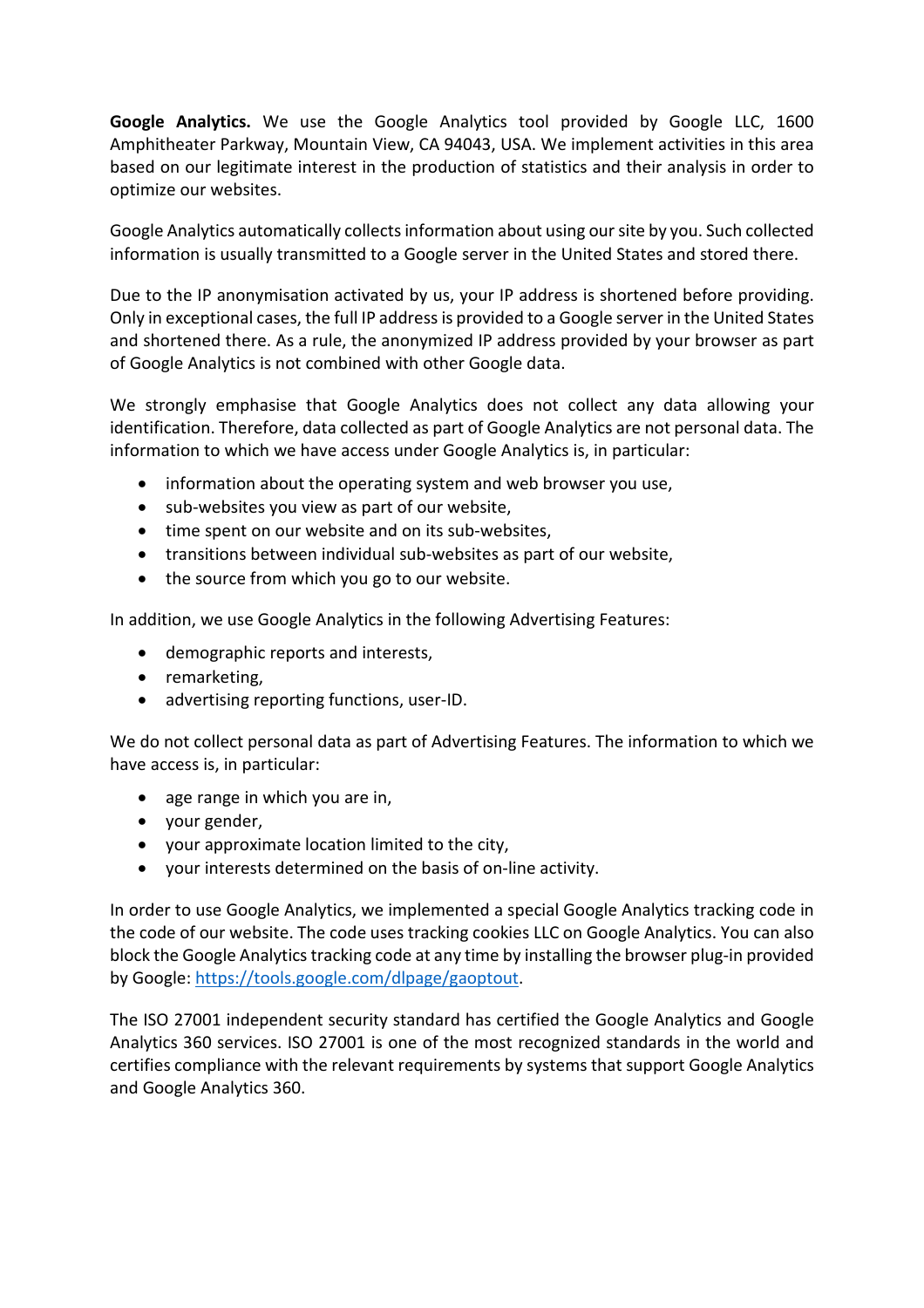If you are interested in details related to the privacy of Google Analytics, you can read the explanations prepared by Google: [https://support.google.com/analytics/answer/6004245.](https://support.google.com/analytics/answer/6004245)

**Google Ads**. We use the Google Ads advertising program operated by Google LLC, 1600 Amphitheater Parkway, Mountain View, CA 94043, USA to conduct advertising campaigns, including remarketing. We implement our activities in this respect based on our legitimate interest in marketing our own products or services.

When visiting our website, Google's cookie remarketing file will automatically be left on your device, which allows you display interest-based ads using a pseudonymous identifier (ID) and based on the websites you visit.

The information will be further processed only if you have agreed to Google to combine browsing history and use of the application with your account and to use the information from your Google account to personalize ads that are displayed on the websites. If, in this case, you are logged in when you visit our website on Google, Google will use your data together with Google Analytics data to create and define lists of target groups for remarketing purposes on different devices. For this reason, Google combines temporarily collected information with Google Analytics data to create target groups.

We emphasize that we do not collect any data that would allow your identification using Google Ads. Possible collection of data to provide them a character of personal data can be done on Google's website, but in this respect, we no longer accept responsibility, because Google implements these activities on the basis of an agreement with you as a user of Google services.

By using Google Ads, we are only able to define the groups of recipients to whom we would like our ads to reach. On this basis, Google decides when and how it will present you our advertising.

In order to use Google Ads, we implemented a special Google Ads conversion pixel in our website code. Pixel uses Google LLC cookies for Google Ads. You can manage your ad settings directly on the Google website: [https://adssettings.google.com/.](https://adssettings.google.com/)

If you are interested in details related to the privacy of Google Ads, you can read the Google privacy policy: [https://policies.google.com/privacy.](https://policies.google.com/privacy)

**Yandex Metrica**. We use the Yandex Metric tool provided by YANDEX LLC, 16, Leo Tolstoy St., Moscow, 119021, Russia. We implement our activities in this respect based on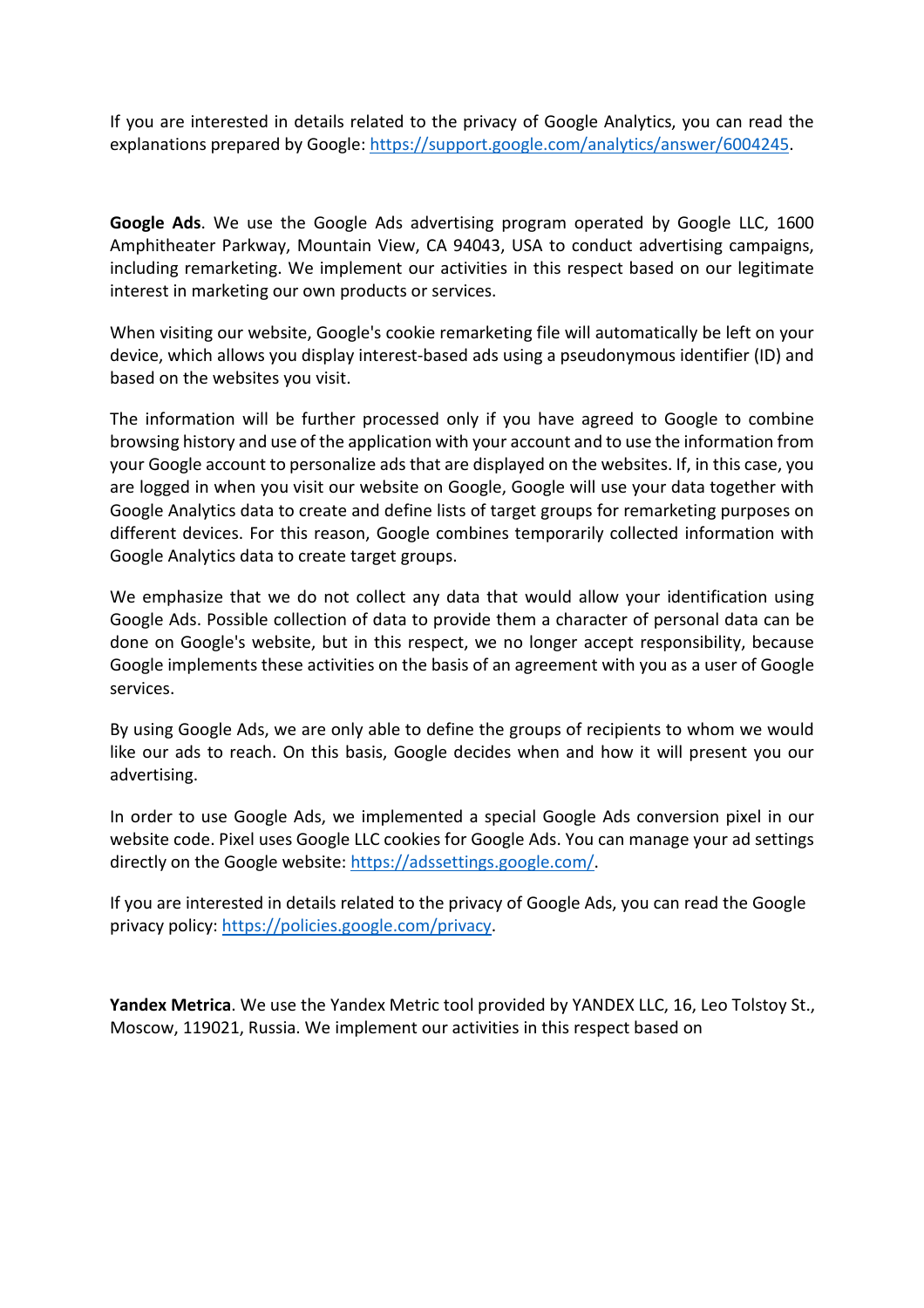out legitimate interest in analysing our website in order to optimize it for usability.

Yandex Metrica automatically collects information about using our website by you. Information collected in this way is stored on servers located in the European Union and Russia.

The information collected within Yandex Metrica does not allow your identification. The information to which we have access under Yandex Metrica is, in particular:

- information about the operating system and web browser you use,
- sub-websites you view as part of our website,
- time spent on our website and on its sub-websites,
- transitions between individual sub-websites as part of our website,
- the source from which you go to our website.
- age range in which you are in,
- your gender,
- your approximate location limited to the city,
- your interests determined on the basis of on-line activity.

In addition, Yandex Metrica creates recordings of your sessions on our website, which can be seen in full, analysing in detail your behaviour on our website. in addition, in this respect, the information allowing to identify you is not processed because the tool does not record the data provided in the forms.

In order to use Yandex Metrica, we implemented a special tracking code in the code of our website. The tracking code uses YANDEX LLC cookies for the Yandex Metric service. You can also block the Yandex Metrica tracking code at any time by installing the browser plug-in provided by Yandex: [https://yandex.com/support/metrica/general/opt-out.html.](https://yandex.com/support/metrica/general/opt-out.html)

If you are interested in details related to the privacy of Yandex Metrica, you can read the explanations: [https://metrica.yandex.com/about/info/gdpr.](https://metrica.yandex.com/about/info/gdpr)

**SalesManago**. We use tools in the field of Marketing Automation available within the SalesManago system provided by Benhauer Sp. z o.o., ul. Grzegórzecka 21, 31-532 Kraków, NIP: 6762447754. We implement our activities in this respect based on our legitimate interest in marketing our own products or services.

SalesManago automatically collects information related to your activity within our website. Information collected in this way is stored on servers located in Poland.

In order to use SalesManago, we implemented a special tracking code in the code of our website. The tracking code uses cookies from Benhauer Sp. z o.o. about the SalesManago service.

The SALESmanago code assigns smuuid, smclient cookies to people visiting our website. The first (smuuid) of them assigns a unique ID, is responsible for monitoring visits.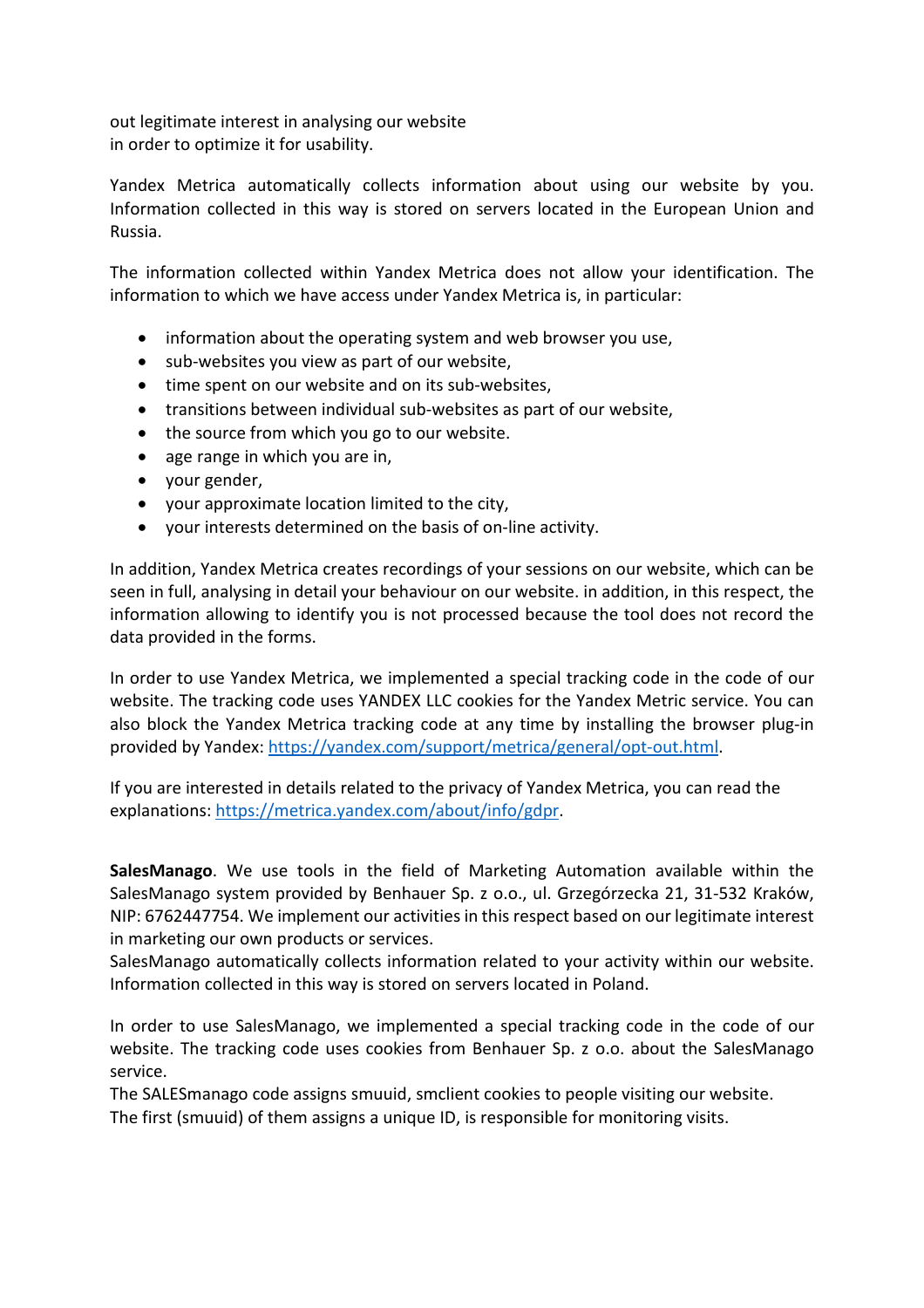Anonymous and B2B is attributed to all visiting the website and agreeing to receive cookies. The second one (smclient) is responsible for monitoring specific, identified contacts. Cookies are assigned in the case of:

- clicking on the link in the email sent from SALESmanago,
- completing the form integrated with SALESmanago,
- clicking on the link generated on the contact card,
- clicking on the link in the email sent from the proxy account

The information collected by the SalesManago monitoring code is, in particular:

- information about the operating system and web browser you use,
- sub-websites you view as part of our website,
- day of the week and time spent on our website and its sub-websites,
- transitions between individual sub-websites as part of our website,
- the source from which you go to our website (direct input / next page / Link or UTM campaign),
- your gender,
- **Z** your interests determined on the basis of the activity within our service.

In addition, SalesManago collects information on how to interact with specific mechanisms used on our website. Depending on the interactions we take, we can define different events that will happen to you, such as displaying the pop-up, changing the page content, directing a personalized message.

**Facebook Pixel**. We use the marketing tools available on Facebook, provided by Facebook Inc., 1601 S. California Ave. Palo Alto, CA 94304, USA. As part of these tools, we provide you with advertisements on Facebook and analyse your behaviour as part of our website. We implement activities in this area based on our legitimate interest in the form of marketing of our own products or services, as well as the analysis and optimization of the website.

In order to send you personalized ads for your behaviour on our website, we implemented Pixel Facebook on our website, i.e. a toll which automatically collects information about your use of our website in terms of viewed websites. Information collected in this way is usually transmitted to a Facebook server in the United States and stored there.

Information collected as part of Facebook's Pixel is anonymous, i.e. it does not allow us to identify you. We only know what actions you have taken as part of our website. However, we would like to inform you that Facebook may combine this information with other information about you collected as part of your use of Facebook and use it for its own purposes, including marketing. Such Facebook activities are no longer dependent on us, and you can search for information about them directly in Facebook's privacy policy: